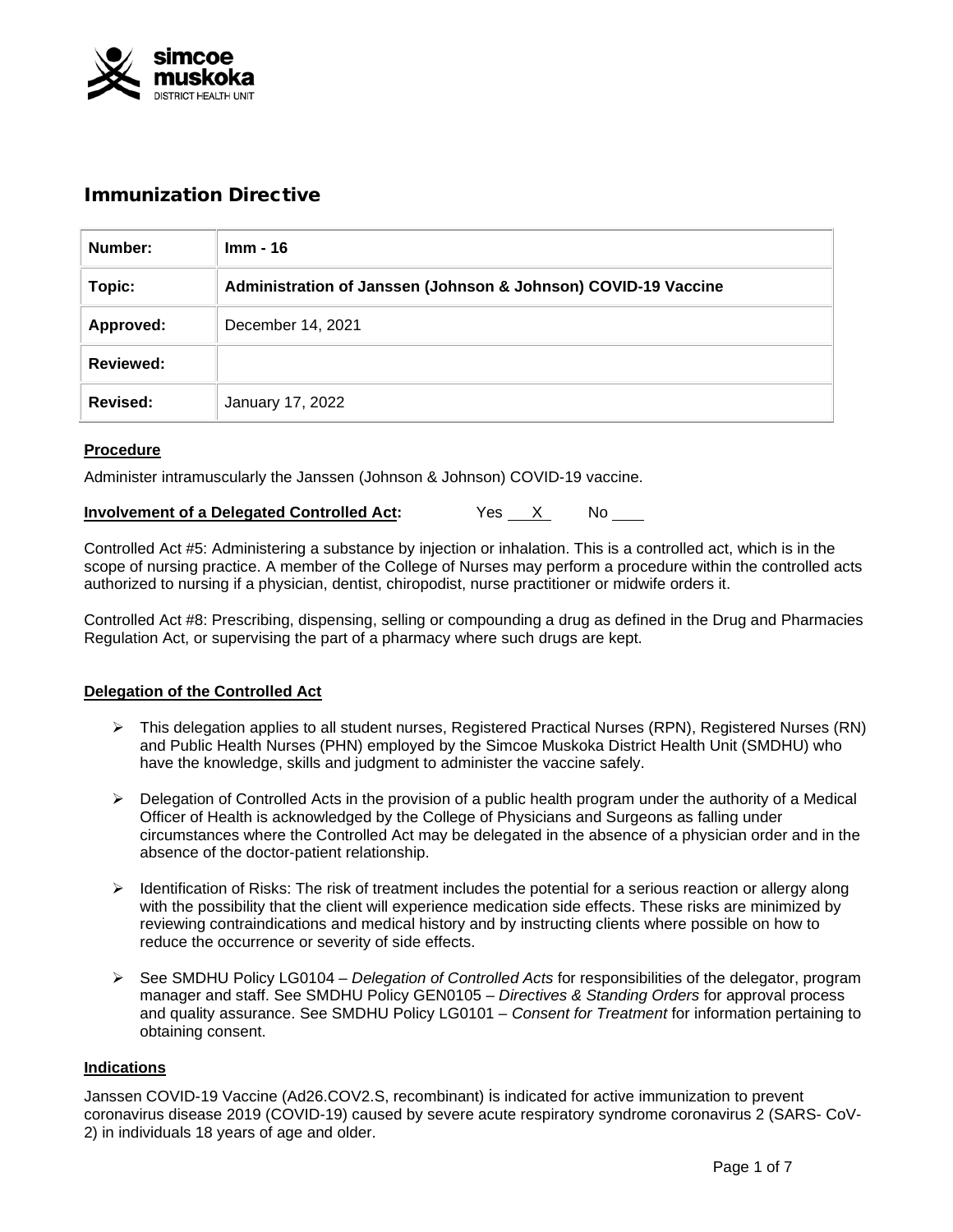

Every effort should be made to immunize with an mRNA vaccine. The Janssen vaccine should only be used when an mRNA vaccine is declined and after informed consent. Clients receiving the vaccine must read the Janssen COVID-19 [Vaccine Information Sheet](https://www.health.gov.on.ca/en/pro/programs/publichealth/coronavirus/docs/vaccine/COVID-19_Janssen_Vaccine.pdf) to ensure informed consent.

### **Dosage and Administration:**

| Age                   | Dosage (mL) | Immunization<br><b>Schedule</b> |
|-----------------------|-------------|---------------------------------|
| $18 + \mathrm{years}$ | 0.5ml       | 1 dose                          |

Those who received one dose of either an mRNA vaccine or Az vaccine, who are contraindicated to receive further doses or choose not to receive further doses, can receive a dose of Janssen vaccine in order to complete their series.

Individuals eligible for a booster dose are recommended to receive an mRNA vaccine (Pfizer-BioNTech or Moderna) unless there are contraindications to receive an mRNA vaccine.

If an individual has a medical contraindication to receiving an mRNA vaccine or chooses to not receive mRNA vaccine, a booster dose of a viral vector vaccine and be provided with informed consent including a discussion about the lack of evidence on the use and effectiveness of an additional dose of viral vector COVID-19 vaccine and the increased risk of Vaccine-Induced Immune Thrombotic Thrombocytopenia (VITT), Capillary Leak Syndrome (CLS), and Guillain-Barre syndrome (GBS) following viral vector COVID-19 vaccines. Booster doses are recommended at 3 months (84 days) from last dose in primary series.

Janssen COVID-19 vaccine is to be administered intramuscularly in the deltoid muscle.

Nurses will store and handle the vaccine according to the instructions in the [manufacture's product monograph.](https://covid-vaccine.canada.ca/info/pdf/janssen-covid-19-vaccine-pm-en.pdf)

Janssen COVID-19 vaccine is a colorless to slightly yellow, clear to very opalescent suspension. The vaccine should be inspected visually for particulate matter and discoloration prior to administration. The vial should be inspected visually for cracks or any abnormalities, such as evidence of tampering prior to administration. If any of these should exist, do not administer the vaccine.

Before administering a dose of vaccine, carefully mix the contents of the multi-dose vial by swirling gently in an upright position for 10 seconds. Do not shake.

Janssen COVID-19 vaccine must not be reconstituted, mixed with other Janssen medicinal products, or diluted.

#### **Unopened multidose vial (5 dose vial)**

Janssen COVID-19 vaccine should be stored in refrigerator (2° to 8° C). Do not freeze. Store in outer carton to protect from light. Use the product before the expiration date on the vial label.

#### **Opened multidose vial (5 dose vial)**

Once the vial has been punctured, the vaccine is stable for:

- 3 hours at room temperature, up to 25<sup>o</sup>C, or
- 6 hours in a refrigerator (2 to 8ºC)

#### **Contraindications**

1. Janssen COVID-19 vaccine is contraindicated in those with an allergy to any component of the vaccine or an anaphylactic or other allergic reaction to a previous dose of this vaccine: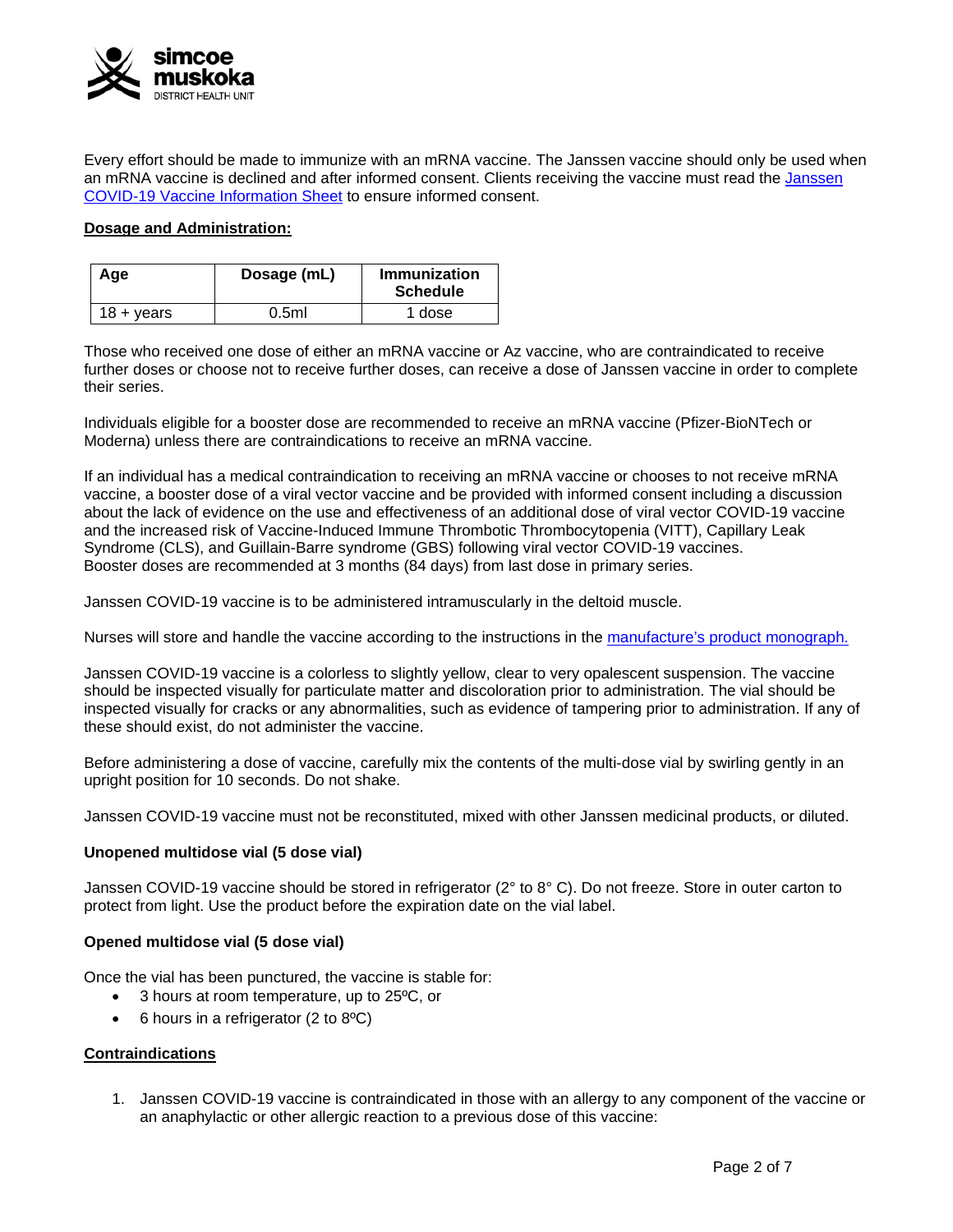

| <b>Vaccine</b>              | <b>Vaccine Components</b>                                                                                                       | <b>Contains Latex (Yes or No)</b> |
|-----------------------------|---------------------------------------------------------------------------------------------------------------------------------|-----------------------------------|
| Janssen COVID-19<br>Vaccine | COVID-19 Vaccine (Ad26.COV2.S)<br>(recombinant))<br>2- hydroxypropylβ-cyclodextrin (HBCD)<br>Citric acid monohydrate<br>Ethanol | <b>No</b>                         |
|                             | Hydrochloric acid<br>Polysorbate-80<br>Trisodium citrate dihydrate<br>Sodium chloride<br>Sodium hydroxide                       |                                   |

- 2. Janssen COVID-19 vaccine is not to be administered to anyone under 18 years of age.
- 3. Individuals with the following conditions should not receive the Janssen COVID-19 vaccine:
	- History of blood clots with low platelets (i.e., major venous and/or arterial thrombosis with thrombocytopenia) following any vaccine
	- Thrombosis with thrombocytopenia syndrome (TTS) or vaccine induced immune thrombotic thrombocytopenia (VITT) following the AstraZeneca COVID-19 vaccine
	- History of capillary leak syndrome (CLS)
	- History of cerebral venous sinus thrombosis (CVST) with thrombocytopenia
	- History of heparin-induced thrombocytopenia (HIT)
	- Actively receiving monoclonal antibody therapy OR convalescent plasma therapy for the treatment or prevention of COVID-19
- 4. Janssen COVID-19 vaccine should only be administered in SMDHU clinics to the following groups if they have consulted with their treating physician and it has been determined that the potential benefits of vaccination outweigh the potential risks:
	- Those who are receiving the following immunosuppressive therapies: stem cell therapy, CAR-T therapy, chemotherapy, immune checkpoint inhibitors, monoclonal antibodies (e.g. rituximab) and other targeted agents (e.g., CD4/6 inhibitors, PARP inhibitors etc.)

# **Pregnant & Breastfeeding Individuals**

Evidence is now available from real world use of mRNA COVID-19 vaccines, which has not indicated any safety concerns for pregnant and breastfeeding populations. There is less evidence regarding the safety of the Janssen vaccine including pregnant women and breastfeeding women. An mRNA COVID-19 vaccine is recommended by the National Advisory Committee on Immunization (NACI) since they have been shown to be more effective than viral vector vaccines and generally safer, with less side effects. Those who are pregnant or breastfeeding can receive Janssen vaccine under this directive with informed consent.

#### **Persons with Autoimmune Conditions & Immunocompromised persons (due to disease or treatment)**

While those receiving the severely immunosuppressive treatments outlined in contraindication #3 must speak with their treating HCP prior to vaccination, all other individuals with autoimmune conditions, immunodeficiency conditions or those immunosuppressed due to disease or treatment should be offered the vaccine. These individuals may choose to consult with their health care provider prior to vaccination (for example, to discuss immunosuppressive medication management/timing in relation to their vaccination).

#### **Rare cases of serious thrombosis (blood clots) and thrombocytopenia (low platelets): VITT (Vaccine-Induced Immune Thrombotic Thrombocytopenia)**

A combination of thrombosis and thrombocytopenia (TTS), in some cases accompanied by bleeding, that resembles HIT (heparin-induced thrombocytopenia) have been observed very rarely following vaccination with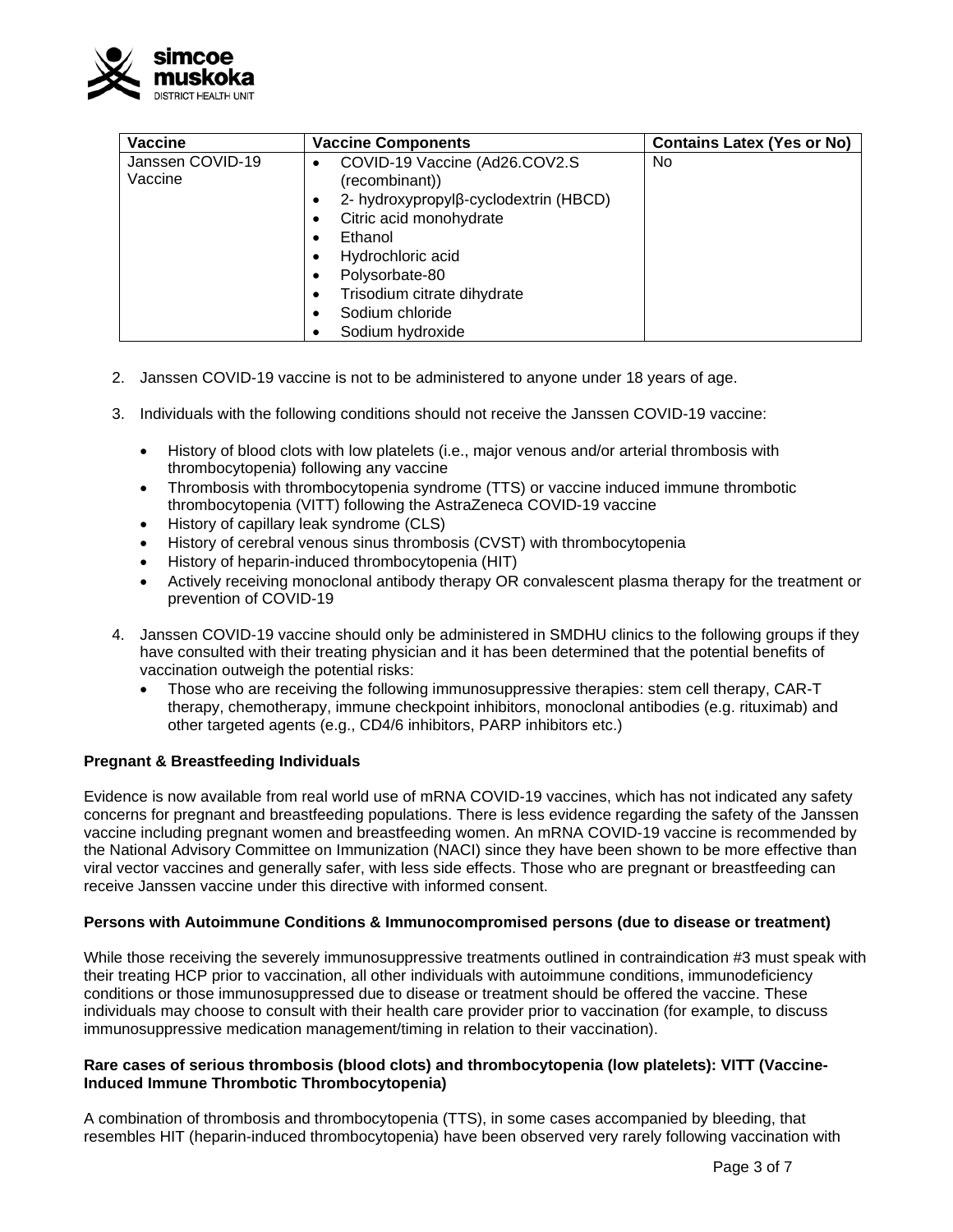

Janssen COVID-19 Vaccine. This includes severe cases at unusual sites such as cerebral venous sinus thrombosis (CSVT) and splanchnic vein thrombosis, as well as arterial thrombosis, with thrombocytopenia.

Nurses administering the Janssen COVID-19 vaccine under this directive must inform clients to seek immediate medical attention for symptoms of thromboembolism and/or early signs of thrombocytopenia.

Symptoms to monitor for include: shortness of breath, chest pain, leg swelling or pain, persistent abdominal pain, skin bruising (other than at the site of vaccination) or petechiae (red or purple spots or blood blisters under skin); and neurological symptoms such as sudden onset of severe headaches, persistent or worsening headaches, blurred vision, double vision, confusion or seizures, difficulty speaking or moving a part of the body particularly those persisting or occurring approximately 4 days to 3-4 weeks after vaccination.

# **Guillain-Barré syndrome (GBS)**

There have been a small number of reports of people developing GBS after receiving a COVID-19 viral vector vaccine. GBS is a rare but potentially serious immune-mediated neurologic disorder that results in pain or numbness, muscle weakness, and paralysis in severe cases. Most people fully recover from GBS but some have residual deficits or symptoms and rarely, fatal cases can occur. As of September 15, 2021, there were 201 preliminary cases of GBS reported in the US Vaccine Adverse Events Reporting System (VAERS) among more than 14.7 million doses of the Janssen vaccine administered (estimated rate of 1.37 cases per 100,000 doses). In the US, reports of adverse events suggest an increased risk of GBS during the 42 days following vaccination with the Janssen COVID-19 vaccine.

Nurses administering the Janssen COVID-19 vaccine under this directive must inform clients to seek medical attention if they develop symptoms of GBS.

#### **Precautions & Other Important Information**

- NACI has stated that COVID-19 vaccine can be given at the same time or at any time before or after receiving other vaccines including live, non-live, adjuvanted or unadjuvanted vaccines. As a precaution, NACI previously recommended that COVID-19 vaccines be given at least 28 days before and 14 days after other vaccines. After reviewing the evolving evidence on COVID-19 vaccines and considering the extensive data and experience of giving other routine vaccines at the same time or within days of each other, NACI has determined that a precautionary approach is no longer necessary.
- Tuberculin skin testing (TST) or interferon gamma release assay (IGRA) There is a theoretical risk that mRNA or viral vector vaccines may temporarily affect cell-mediated immunity, resulting in false-negative TST or IGRA test results. If tuberculin skin testing or an IGRA test is required, it should be administered and read before immunization or delayed for at least 4 weeks after vaccination. Vaccination with COVID-19 vaccines may take place at any time after all steps of tuberculin skin testing have been completed. In cases where an opportunity to perform the TST or IGRA test might be missed, the testing should not be delayed since these are theoretical considerations. However, re-testing (at least 4 weeks post immunization) of individuals with negative results for whom there is high suspicion of TB infection may be prudent in order to avoid missing cases due to potentially false-negative results.
- COVID-19 vaccine should not be given simultaneously with monoclonal antibodies or convalescent plasma. There is insufficient evidence on the potential interference of COVID-19 vaccine and any monoclonal antibodies therefore expert opinion should be sought on a case-by-case basis.
- Currently there is limited evidence available to support the efficacy of this vaccine in preventing asymptomatic infection, reducing viral shedding or in prevention of transmission of the COVID-19 virus. Therefore, it is important that people continue to practice public health measures to decreased transmission even after they are vaccinated.
- Janssen COVID-19 vaccine may be offered to those who have had previously PCR-confirmed SARS-CoV-2 infection, but this will be in the context of vaccine availability and initial doses may be prioritized for those who have not had previous infection. People who are eligible for vaccination who have recently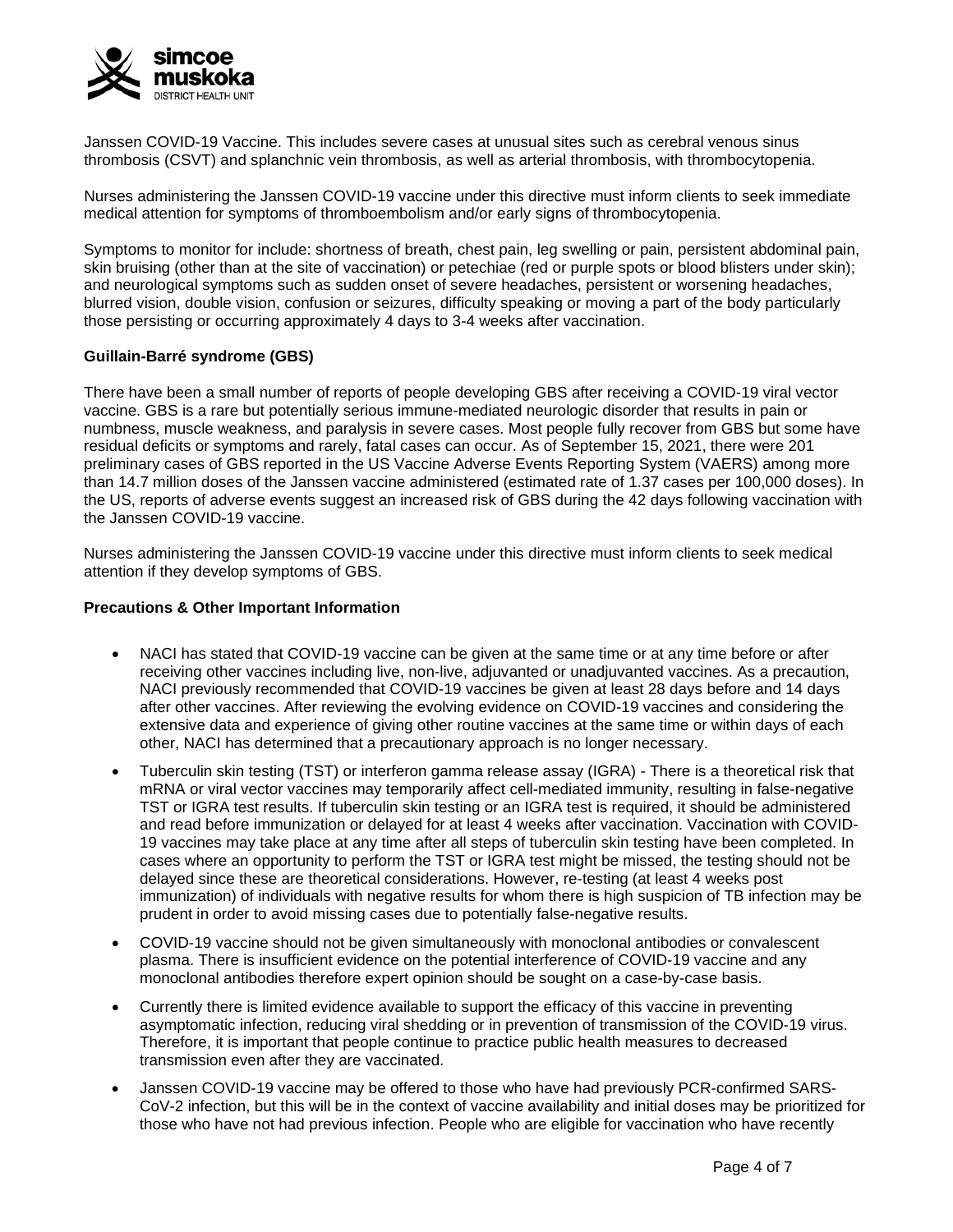

tested positive for COVID-19 can be vaccinated once they have cleared isolation and their symptoms are resolving.

• Vaccination of those who may currently have SARS-CoV-2 infection is not known to have a detrimental effect on the illness. However, vaccination should be deferred in symptomatic individuals to avoid attributing any complications resulting from infection to being vaccine related.

### **Quality Assurance**

The program managers will ensure that:

- $\triangleright$  The directive is reviewed and updated as needed.
- $\triangleright$  Nurses are provided a comprehensive orientation program, including a review of all relevant resources as outlined below.
- $\triangleright$  A current list of nurses who have received directive training is maintained.
- $\triangleright$  All medication errors are reviewed as per agency policy.

#### **References**

Product Monograph for Janssen [COVID-19](https://covid-vaccine.canada.ca/info/pdf/janssen-covid-19-vaccine-pm-en.pdf) Vaccine*,* November 23, 2021

Canadian Immunization Guide: [COVID-19 vaccine Chapter](https://www.canada.ca/en/public-health/services/publications/healthy-living/canadian-immunization-guide-part-4-active-vaccines/page-26-covid-19-vaccine.html)

Ontario Ministry of Health. Janssen COVID-19 [Vaccine Information Sheet.](https://www.health.gov.on.ca/en/pro/programs/publichealth/coronavirus/docs/vaccine/COVID-19_Janssen_Vaccine.pdf) December 2, 2021

Ontario Ministry of Health. COVID-19 [Vaccine Administration.](https://www.health.gov.on.ca/en/pro/programs/publichealth/coronavirus/docs/vaccine/COVID-19_vaccine_administration.pdf) November 26, 2021.

Ontario Ministry of Health. [COVID-19 Vaccination Recommendations for Special Populations.](https://www.health.gov.on.ca/en/pro/programs/publichealth/coronavirus/docs/vaccine/COVID-19_vaccination_rec_special_populations.pdf) December 31, 2021.

Ontario Ministry of Health. [COVID-19 Third Dose Recommendations.](https://www.health.gov.on.ca/en/pro/programs/publichealth/coronavirus/docs/vaccine/COVID-19_vaccine_third_dose_recommendations.pdf) January 13, 2022.

Ontario Ministry of Health. COVID-19 Vaccine [Storage and Handling](https://www.health.gov.on.ca/en/pro/programs/publichealth/coronavirus/docs/vaccine/vaccine_storage_handling_pfizer_moderna.pdf) Guidance – Revised January 5, 2022

SMDHU Policy LG0101 - [Consent for Treatment](http://intranet.smdhu.net/docs/default-source/policy_procedure_forms/lg0101consentfortreatment.pdf?sfvrsn=2) – Revised September 2010

SMDHU Policy LG0104 - [Delegated Controlled Acts](http://intranet.smdhu.net/docs/default-source/policy_procedure_forms/LG0104DelegationOfControlledActsIntranet.pdf?sfvrsn=2) – Revised August 25, 2010

SMDHU Policy GEN0105 – Directives [& Standing Orders](http://intranet.smdhu.net/docs/default-source/policy-procedure-forms/GEN0105DirectivesStandingOrdersIntranet.pdf?sfvrsn=0) – Revised August 25, 2010

College of Nurses of Ontario (CNO), Practice Guideline, 41019, Directives Revised January 2018 [https://www.cno.org/globalassets/docs/prac/41019\\_medicaldirectives.pdf](https://www.cno.org/globalassets/docs/prac/41019_medicaldirectives.pdf)

CNO, Practice Standard, 41007, Medication Revised January 2019 [http://www.cno.org/docs/prac/41007\\_Medication.pdf](http://www.cno.org/docs/prac/41007_Medication.pdf)

CNO, Practice Standard, 41071, Decisions about Procedures and Authorities Revised March 2018 [https://www.cno.org/globalassets/docs/prac/41071\\_decisions.pdf](https://www.cno.org/globalassets/docs/prac/41071_decisions.pdf)

The College of Physicians and Surgeons Policy #5-12 - Delegation of Controlled Acts (revised Sept 2012) [https://www.cpso.on.ca/admin/CPSO/media/Documents/physician/polices-and-guidance/policies/delegation-of](https://www.cpso.on.ca/admin/CPSO/media/Documents/physician/polices-and-guidance/policies/delegation-of-controlled-acts.pdf)[controlled-acts.pdf](https://www.cpso.on.ca/admin/CPSO/media/Documents/physician/polices-and-guidance/policies/delegation-of-controlled-acts.pdf)

#### **Educational Resources**

- > Immunization Program Guidebook
- Canadian Immunization Guide, Evergreen Edition <http://www.phac-aspc.gc.ca/publicat/cig-gci/index-eng.php>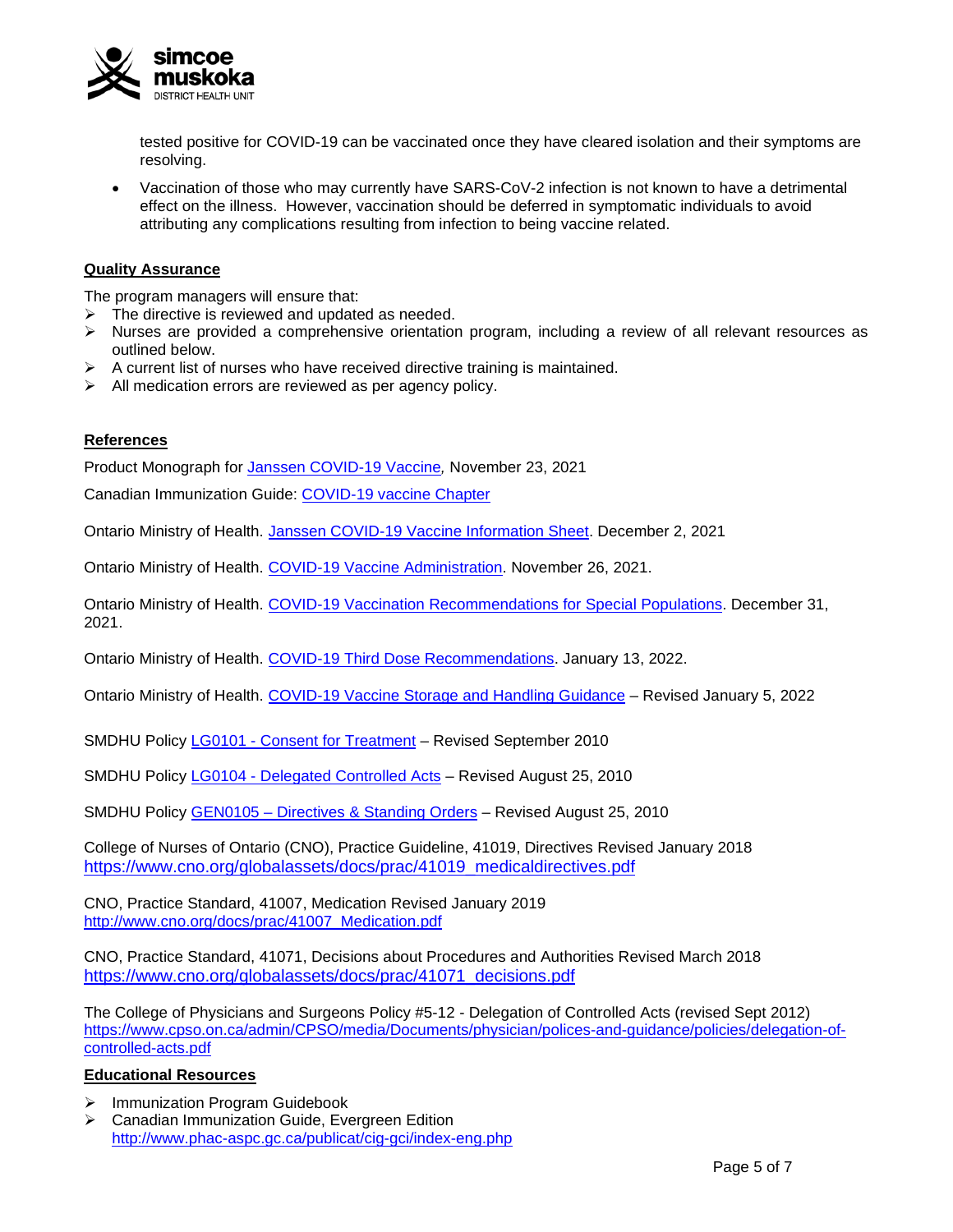

### **Authorized to**

All student nurses, RPNs, RNs and PHNs employed by the Simcoe Muskoka District Health Unit, who have received the directive training and who have the following qualifications are authorized to administer these vaccines:

- $\triangleright$  Registered Nurses and Registered Nurses (temporary) listed as a member with the College of Nurses of Ontario with no restrictions or limitations on their registration.
- $\triangleright$  Registered Practical Nurses and Registered Practical Nurses (temporary) listed as a member with the College of Nurses of Ontario with no restrictions or limitations on their registration. Registered Practical Nurses that were registered with the College of Nurses prior to 2005 must also have an advanced medication course certificate.
- Current CPR certification Level C (updated annually).

# **Authorization and Approval**

The steps outlined in this directive, and training and resources available provide staff with the necessary knowledge and skills to safely, effectively and ethically administer this vaccine in a clinic setting.

| <b>Charles Gardner</b><br><b>Medical Officer of Health</b> | Date |
|------------------------------------------------------------|------|
| Colin Lee<br>Associate Medical Officer of Health           | Date |
| Lisa Simon<br>Associate Medical Officer of Health          | Date |
| Mary Ann Holmes<br>Acting Vice President - Immunization    | Date |
| Deanna Thompson<br>Program Manager                         | Date |